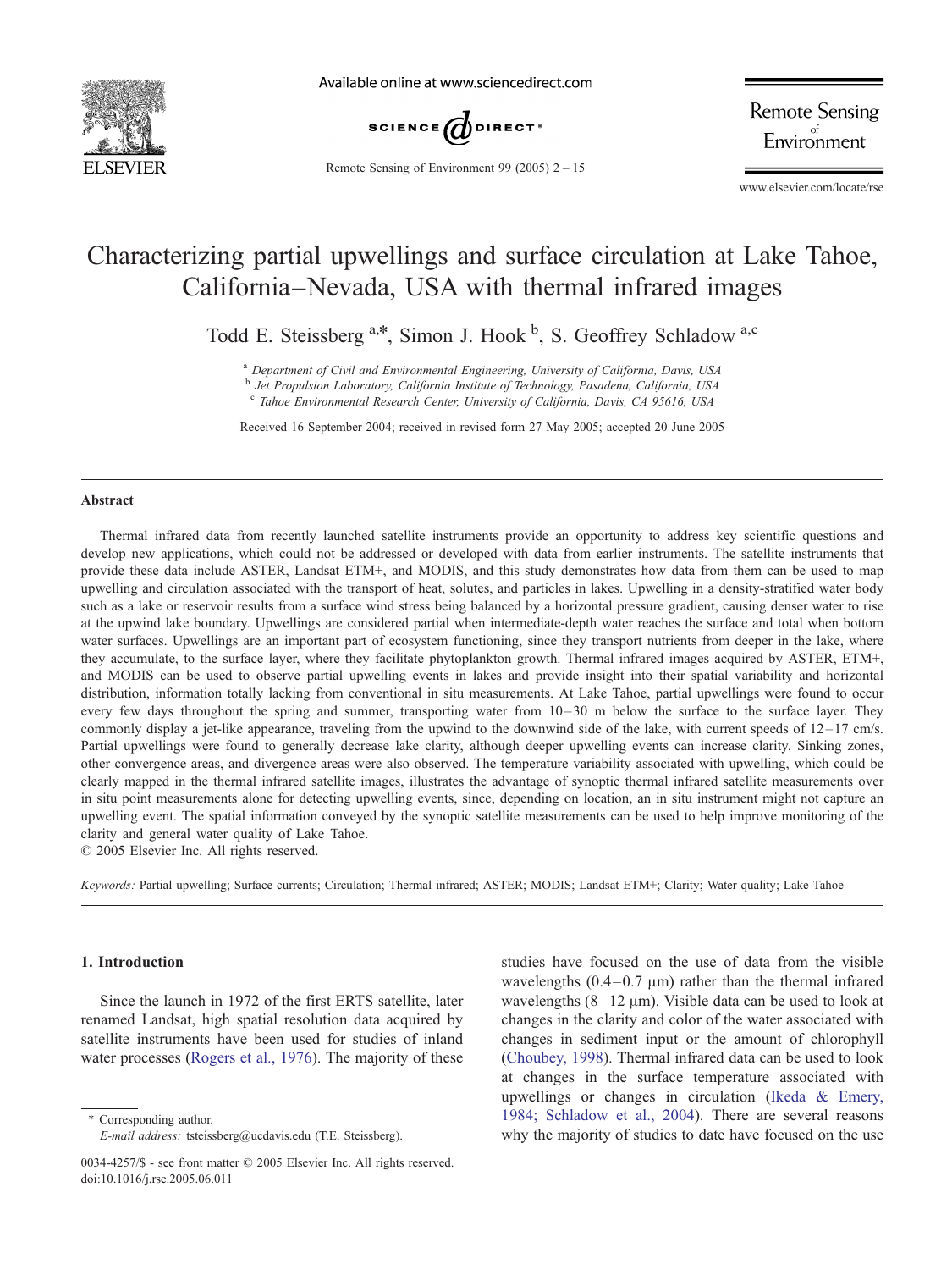<span id="page-1-0"></span>of visible rather than thermal infrared data. These include the typically higher spatial resolution, greater number of spectral bands, and higher signal-to-noise ratio of the visible data.

Recently, several satellite instruments that utilize new technology to overcome these limitations have been launched. For example, the early Landsats included the Thematic Mapper (TM) instrument, which had a single thermal band  $(10-11 \mu m)$  with a spatial resolution of 120 m and  $NE\Delta T$  (noise-equivalent temperature difference) of  $0.30$  at 280 K ([Barsi et al., 2003\)](#page-13-0). In 1999, a nextgeneration Landsat was launched, which included the Enhanced Thematic Mapper Plus (ETM+). ETM+ also has a single thermal band  $(10.31 - 12.36 \mu m)$ , but with an improved spatial resolution of 60 m and improved NE $\Delta$ T of 0.22 at 280 K ([Barsi et al., 2003\)](#page-13-0). The launch of Landsat ETM+ was followed by the launch of the first Earth Observing System (EOS) platform, subsequently named Terra, which included the Advanced Spaceborne Thermal Emission and Reflection Radiometer (ASTER) and Moderate Resolution Imaging Spectroradiometer (MODIS). ASTER includes five spectral bands in the thermal infrared ([Table 2\)](#page-4-0), each with a spatial resolution of 90 m and NE $\Delta$ T of  $0.3$  K ([Yamaguchi et al., 1998\)](#page-13-0). MODIS has three bands in the thermal infrared designed to measure surface temperature with a spatial resolution of 1 km and detector NE $\Delta$ T's of 0.020 K (Band 29; 8.4–8.7 µm), 0.024 K (Band 31; 10.78 – 11.28  $\mu$ m) and 0.040 K (Band 32; 11.77 – 12.27 µm) at 300 K ([Barnes et al., 1998\)](#page-13-0). Landsat and ASTER thermal infrared data can typically be acquired twice every 16 days (a day and a night acquisition) at a given location, although Landsat does not record data at night, unless by special request. MODIS data can typically be acquired daily due to the larger scan angle of MODIS. These new instruments provide an opportunity to develop new applications with thermal infrared data in order to address key scientific questions that could not be addressed with the earlier instruments.

## 1.1. Wind-driven upwelling

Lakes generally stratify from the late spring to early fall when increased solar radiation combined with wind-forced and convective mixing form a warm layer of lower-density water at the surface. The lake then becomes divided into three layers, the epilimnion (warm surface layer), the hypolimnion (cool bottom layer), and the metalimnion (intermediate-density transition zone between the epilimnion and hypolimnion). Typical temperature-profile data from the stratified period, collected at the LTP (Lake Tahoe Productivity) station (Fig. 1) from June 17 –August 26, 2002, are shown in [Fig. 2,](#page-2-0) with these layers delineated. Photosynthesis generally occurs throughout the epilimnion and upper metalimnion (euphotic zone), while detrital material and associated nutrients sink, accumulating in the metalimnion and hypolimnion, where they cannot be Fig. 1. Lake Tahoe, showing buoys, rafts, land stations, sampling locations, 50-m contours, and MODIS pixel size relative to Lake Tahoe.

utilized by phytoplankton. Lake ecosystem functioning is therefore dependent on processes that re-entrain nutrients into the sunlit euphotic zone. Field data from lakes indicate that the vertical fluxes of heat, solutes, and particles are largely determined by processes occurring at lake boundaries ([MacIntyre et al., 1999; MacIntyre & Jellison, 2001\)](#page-13-0). Materials, both particulate and dissolved, are transported away from the boundaries by horizontal motions. One process that accomplishes both vertical transport at the boundary and horizontal transport away from the boundary is wind-driven upwelling. Upwelling in a density-stratified water body, such as a lake or reservoir, results from a surface wind stress being balanced by a horizontal pressure gradient, causing denser water to rise at the upwind lake boundary ([Monismith, 1985, 1986; Stevens & Imberger,](#page-13-0) 1996; Farrow & Stevens, 2003). Upwellings are considered partial when intermediate-depth (metalimnetic) water reaches the surface and total when bottom (hypolimnetic) water surfaces ([Monismith, 1986\)](#page-13-0). They are an important part of ecosystem functioning, since they transport nutrients to the surface layer ([MacIntyre, 1993, 1998;](#page-13-0) MacIntyre & Jellison, 2001), which facilitates phytoplankton growth.

Upwellings of water into the surface layer, the subsequent transport of the water and associated materials away from a lake boundary by surface currents, and the eventual gravitational return of these dense waters to depth are not fully understood. Since full and partial wind-driven upwelling also occur at coastal margins, upwelling and associated boundary mixing have direct bearing on a range of

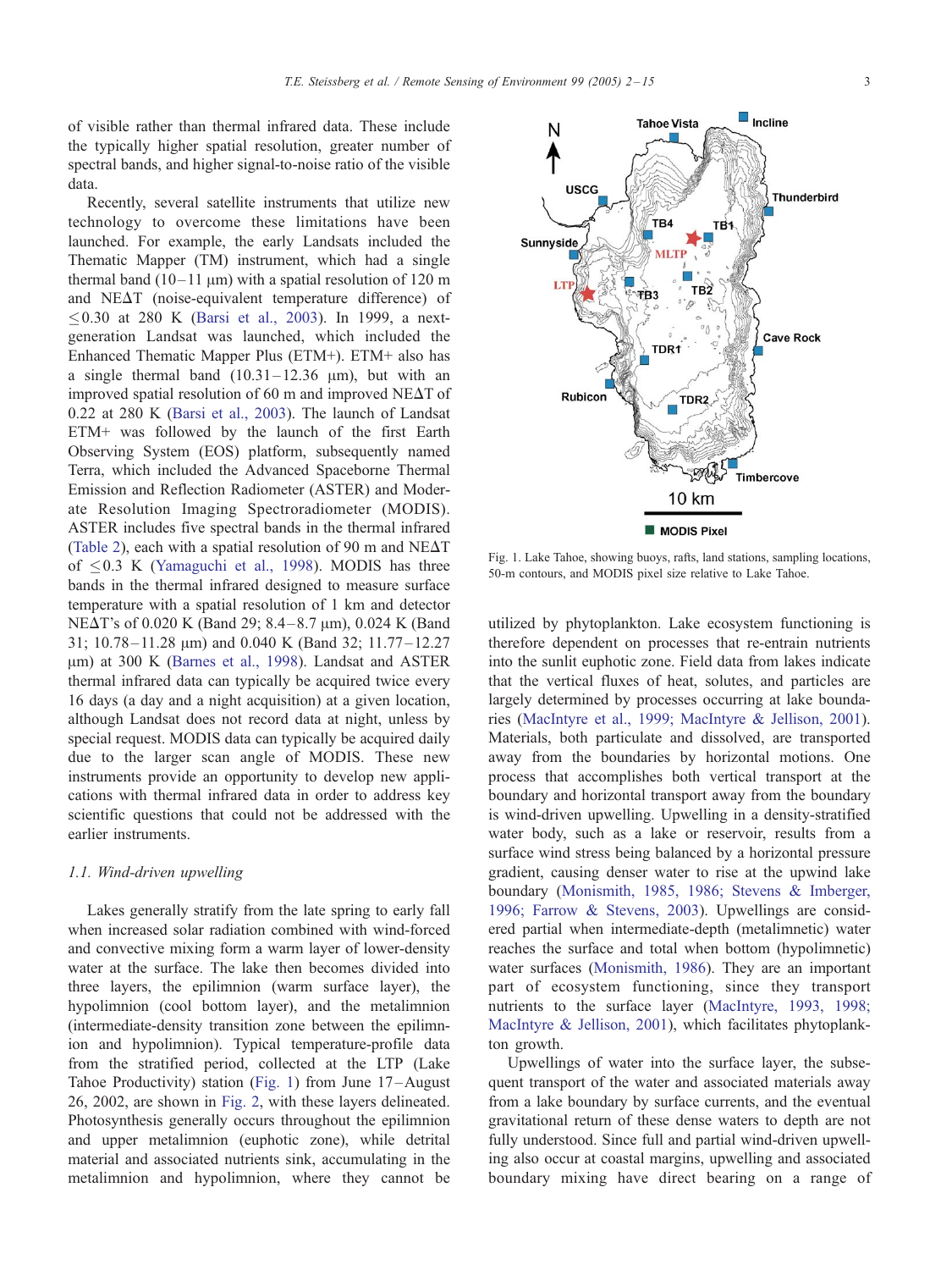<span id="page-2-0"></span>

Fig. 2. Temperature contours from thermistor-chain data measured at the LTP station, June 17 – August 26, 2002. Two partial upwellings are indicated on August 6-8 and August 20, 2002. Location of LTP station shown in [Fig. 1.](#page-1-0)

important issues, including the fate of nutrients and contaminants introduced into inland and coastal waters ([Howarth, 1993\)](#page-13-0), larval dispersion in the coastal zone ([Wing](#page-13-0) et al., 1995), and fish production ([Ostrovsky et al., 1996;](#page-13-0) Mann, 2000). The present study compares high-resolution thermal infrared satellite data from ASTER and ETM+ and moderate-resolution data from MODIS, and reports on how these data can be used to map upwelling and circulation in lakes.

#### 1.2. Site description

Lake Tahoe ([Fig. 1\)](#page-1-0) is a large lake situated in a granite graben near the crest of the Sierra Nevada Mountains on the California-Nevada border, at  $39^{\circ}$  N,  $120^{\circ}$  W. The lake level is approximately 1895 m above mean sea level. The lake is roughly oval in shape with a  $N-S$  major axis (33 km long, 18 km wide), and has a surface area of 500 km<sup>2</sup> . The land portion of the watershed has an area of 800 km<sup>2</sup> . Lake Tahoe is the 11th deepest lake in the world, with an average depth of 330 m and a maximum depth of 501 m. Due to its large volume and proportionately small watershed, Lake Tahoe is a highly oligotrophic (clear, low-productivity) lake. As with most lakes, the surface layer (epilimnion) of Lake Tahoe deepens during the fall and winter; however, complete vertical mixing only occurs every few years ([Jassby et al., 1999\)](#page-13-0). Due to its large thermal mass, Lake Tahoe does not freeze in the winter. Lake Tahoe is an ideal natural laboratory; its size and depth make it a good analog for coastal as well as lake systems, and its many cloud-free days and high altitude make it ideal for acquiring remotely sensed data ([Hook et al., 2003\)](#page-13-0). A large body of research exists for Lake Tahoe, primarily due to concern over its diminishing clarity ([Jassby et al., 1999\)](#page-13-0), a consequence of both increased phytoplankton production and particulate concentrations.

The Lake Tahoe automated validation site was established in 1999 to help validate the thermal infrared data and products from the ASTER and MODIS instruments on the Terra spacecraft, launched December 18, 1999 ([Salomonson et al., 1989; Yamaguchi et al., 1998\)](#page-13-0). Work at the site is performed by the Jet Propulsion Laboratory and the University of California, Davis. A detailed description of the site is given in [Hook et al. \(2003\)](#page-13-0) and summarized here for completeness. Measurements at the site are made from four permanently moored buoys on the lake, subsequently referred to as TB1, TB2, TB3, and TB4, and several stations on the shore of the lake ([Fig.](#page-1-0) 1). Each buoy has a custom-built radiometer that measures the skin (top  $10-1000 \mu m$ ) temperature and several temperature sensors that measure the bulk kinetic water temperature at a depth of 2 cm. During the monitoring period, meteorological stations were added to each buoy. The meteorological measurements include wind speed, wind direction, relative humidity, air temperature, atmospheric pressure, and net radiation. A full set of measurements (meteorology, bulk and skin temperatures) is made every 2 min and stored on data loggers, which are downloaded either daily via phone modem or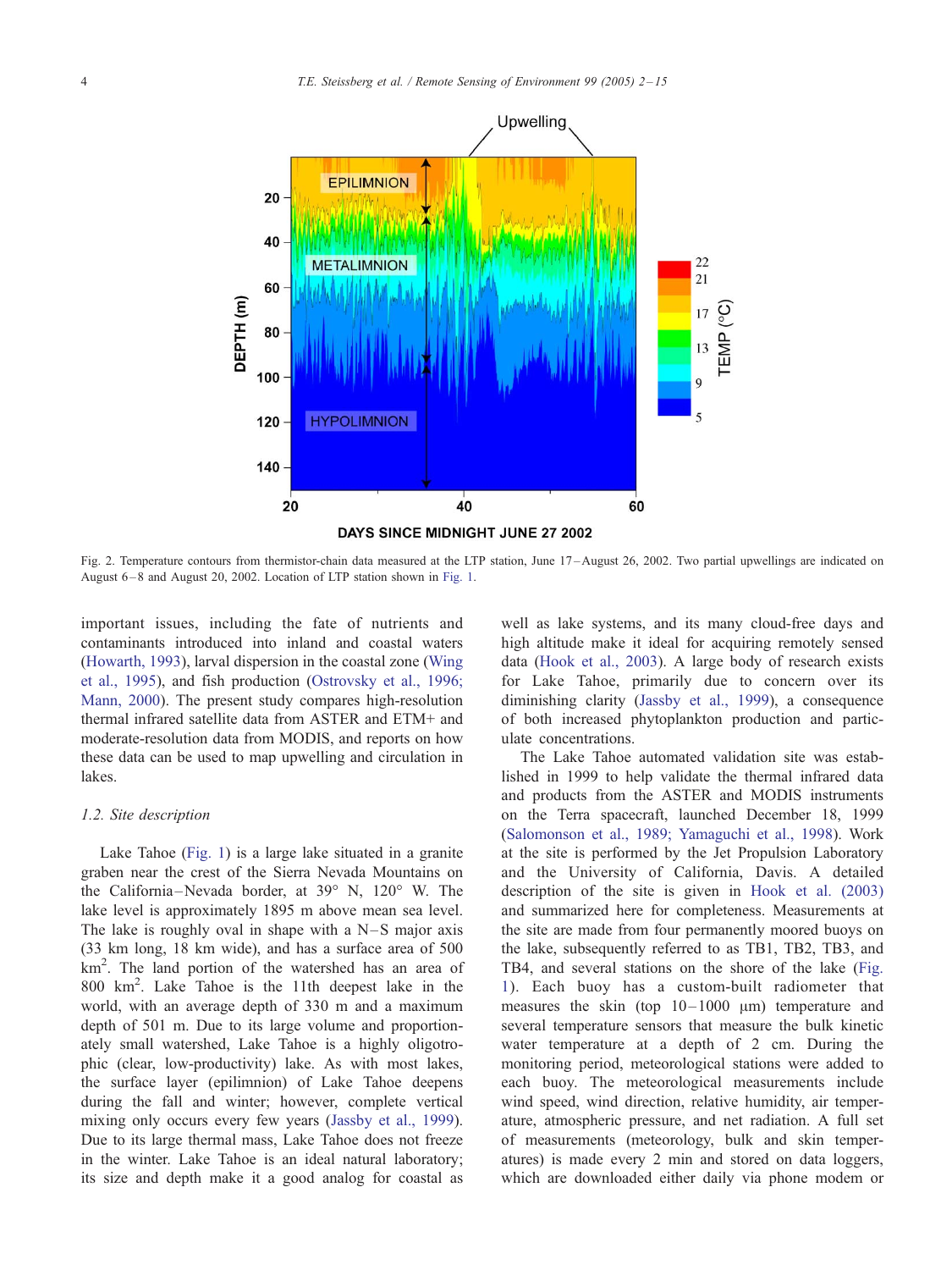<span id="page-3-0"></span>every few months during site visits. In addition, hourly averaged wind speed and direction measurements are recorded at the Thunderbird Lodge (TBLG) site maintained by the Tahoe Regional Planning Agency (TRPA; [www.trpa.org\)](http:www.trpa.org) ([Fig. 1\)](#page-1-0).

During the study period, each buoy had a single custom-built self-calibrating Mk I radiometer (2000) or Mk II radiometer (2001–present) for measuring the skin temperature. The Mk I had an accuracy of  $\pm 0.2$  °C, and the Mk II radiometer has an accuracy of  $\pm 0.1$  °C. The radiometer is mounted on a pole that extends beyond the buoy, approximately 1 m above the water surface. The sensor used in the radiometer is a thermopile detector with a germanium lens embedded in a copper thermal reservoir. The sensor passes radiation with wavelengths between 7.8 and  $13.6 \mu m$ . In order to obtain the skin (kinetic) temperature, it is necessary to correct the data for any atmospheric and emissivity effects ([Hook et al., 2003\)](#page-13-0). The skin temperature is derived by correcting for surface emissivity, subtracting the sky radiance reflected by the surface into the path of the radiometer, and converted to skin temperature using Planck's equation (emissivity  $= 1.0$ ). The emissivity of water was obtained from the ASTER spectral library ([http://speclib.jpl.nasa.gov\)](http://speclib.jpl.nasa.gov). Further details are provided in [Hook et al. \(2003\).](#page-13-0)

Four different types of bulk temperature sensors have been deployed at Lake Tahoe. These are the ''Optic Stowaway" (8-bit data), "Hobo Water Temp Pro," "Hobo Pro Temp/External Temp," and "MBLTA" sensors (all 12bit data). The four types of sensors have manufacturerspecified accuracies of  $\pm 0.25$  °C,  $\pm 0.20$  °C,  $\pm 0.20$  °C,  $\pm 0.10$ -C, respectively. After recalibration, the 12-bit sensors are accurate to  $\pm 0.1$  °C. The MBLTA sensors are semiconductors and are manufactured by Apprise Technologies. All the other sensors are thermistors and are manufactured by the Onset Computer Corporation.

Both NASA/JPL and UC Davis maintain additional equipment at the US Coast Guard Station. This includes a full meteorological station (wind speed, wind direction, relative humidity, air temperature and atmospheric pressure), a full radiation station (longwave and shortwave radiation, up and down), a shadow-band radiometer, and an all-sky camera. UC Davis also maintains two additional

| . .<br>×<br>٠<br>×<br>I |  |
|-------------------------|--|
|-------------------------|--|

|  |  | NASA buoy locations on Lake Tahoe |  |  |  |
|--|--|-----------------------------------|--|--|--|
|--|--|-----------------------------------|--|--|--|

| 7 May 1999-<br>31 Oct 2002 | 31 Oct 2002-<br>2 Nov 2002                                                | 2 Nov $2002 -$<br>Present                                                                   |
|----------------------------|---------------------------------------------------------------------------|---------------------------------------------------------------------------------------------|
| 39° 09.180 N               | 39° 09.180 N                                                              | 39° 09.180 N<br>$120^{\circ}$ 00.020 W                                                      |
| 39° 08.292 N               | 39° 08.292 N                                                              | 39° 06.562 N<br>$120^{\circ}$ 00.645 W                                                      |
| 39° 08.300 N               | 39° 06.612 N                                                              | 39° 06.612 N<br>120° 04.521 W                                                               |
| 39° 09.300 N               | 39° 09.300 N                                                              | 39° 09.300 N<br>120° 04.330 W                                                               |
|                            | $120^{\circ}$ 00.020 W<br>120° 00.018 W<br>120° 04.920 W<br>120° 04.330 W | 120° 00.020 W<br>$120^{\circ}$ 00.018 W<br>$120^{\circ}$ 04.521 W<br>$120^{\circ}$ 04.330 W |

rafts in the southern part of Lake Tahoe ([Fig. 1\)](#page-1-0); these measure meteorological variables and bulk water temperature. The locations of the buoys are given in Table 1. TB2 and TB3 were moved slightly farther south during the monitoring period. In addition, routine monitoring of water quality in the lake is conducted by the Tahoe Environmental Research Center (TERC) every  $1-2$  weeks. This monitoring includes Secchi depth measurements, defined as the depth at which a 20-cm white disk is no longer visible from the surface. Lake Tahoe's Secchi depth measurements have consistently used a 20-cm white disk. Secchi depths are a standard measure of water clarity. Lake Tahoe's annual average Secchi depth is currently 22 m, a reduction of almost 10 m in the last 30 years. Nutrient and chlorophyll concentrations are also measured at fixed depths. Nutrients typically increase with depth, as they are depleted by phytoplankton growth in the upper part of the water column. Lake Tahoe is characterized by low chlorophyll concentrations, similar to the open ocean. The maximum chlorophyll concentrations occur at a depth of 60-80 m and are typically 2-4  $\mu$ g L<sup>-1</sup>, whereas surface concentrations are generally below 1  $\mu$ g L<sup>-1</sup>. Thus partial upwelling events should be expected to generally increase surface chlorophyll concentrations and decrease clarity (chlorophyll and associated particulate matter attenuate visible light). However, a particularly deep partial upwelling could conceivably bring high-clarity, low-chlorophyll water to the surface, in similar fashion to a full upwelling ([Schladow et al., 2004\)](#page-13-0).

The thermal stratification in Lake Tahoe is moderate, and is spread over a broad metalimnion. [Fig. 2](#page-2-0) shows typical summer temperature contours from July 17-August 26, 2002, measured at the LTP station ([Fig. 1\)](#page-1-0). The metalimnion extends from  $20 - 70$  m, with temperatures ranging from  $9 17 \text{ °C}$ . The oscillations in the temperature contours are the result of the complex internal-wave field present at Lake Tahoe. Full upwellings occur rarely in Lake Tahoe, and these have only been observed in the winter or late fall. During the spring and summer stratified period, the broad metalimnion and moderate stratification, combined with the lake's great depth, make Lake Tahoe particularly susceptible to large-amplitude internal waves ([Rueda et al., 2003\)](#page-13-0) associated with partial upwelling. A partial upwelling event is visible from August 6–8, 2002, during which 15  $\degree$ C water is transported to the surface. A second smaller partial upwelling event occurred on August 22nd. Full upwellings occur rarely in Lake Tahoe due to its deep thermocline and great overall depth ([Abbott et al., 1984; Schladow et al.,](#page-13-0) 2004), whereas partial upwellings, which are the focus of this research, occur frequently.

## 1.3. Data sources

A variety of data sources were used to study the partial upwellings and circulation in Lake Tahoe. These included thermal infrared data from ASTER, ETM+, and MODIS,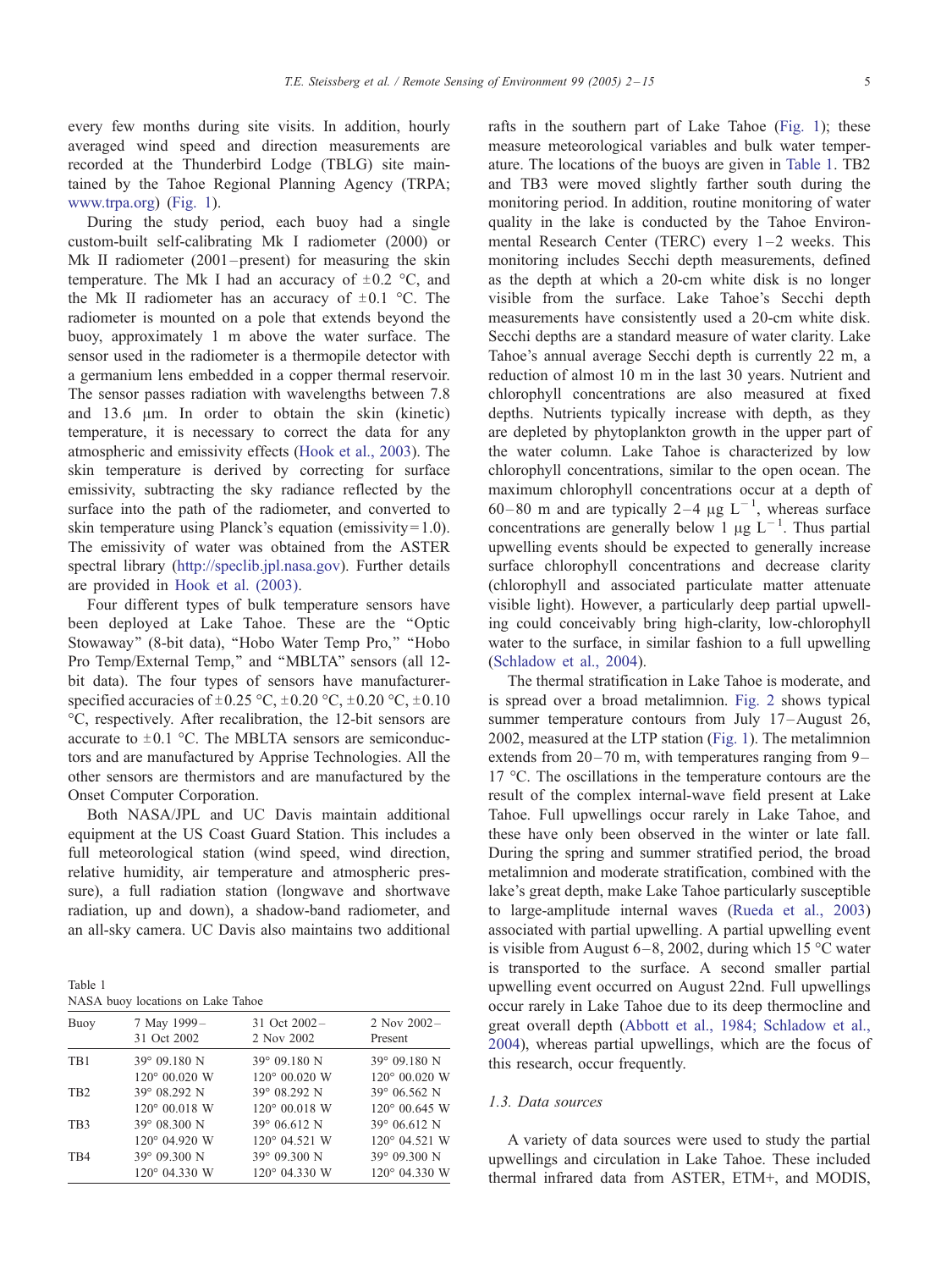<span id="page-4-0"></span>

| Table 2                                                                       |  |  |  |
|-------------------------------------------------------------------------------|--|--|--|
| Thermal infrared instrument characteristics for ASTER, ETM+, MODIS, and AVHRR |  |  |  |

| Instrument             | Satellite             | Band | Bandwidth (µm)    | Spatial resolution (m) | $NE\Delta T$ (K)                |
|------------------------|-----------------------|------|-------------------|------------------------|---------------------------------|
| ASTER <sup>a</sup>     | Terra                 | 10   | $8.125 - 8.475$   | 90                     | $\leq$ 0.3 @ 280K               |
|                        |                       | 11   | $8.475 - 8.825$   |                        |                                 |
|                        |                       | 12   | $8.925 - 9.275$   |                        |                                 |
|                        |                       | 13   | $10.25 - 10.95$   |                        |                                 |
|                        |                       | 14   | $10.95 - 11.65$   |                        |                                 |
| $ETM+^b$               | Landsat-7             | 6    | $10.31 - 12.36$   | 60                     | $0.22 \; (a) 300 \; K$          |
| MODIS <sup>c</sup>     | Terra                 | 29   | $8.400 - 8.700$   | 1000                   | $0.020 \; (\partial)$ 300 K     |
|                        |                       | 31   | $10.780 - 11.280$ |                        | $0.024$ (a) 300 K               |
|                        |                       | 32   | $11.770 - 12.270$ |                        | $0.040 \; (\partial)$ 300 K     |
| A V H R R <sup>d</sup> | $NOAA-6, 7-12, 14$    | 4    | $10.30 - 11.30$   | 1100                   | $0.12 \; \textcircled{a}$ 300 K |
|                        | NOAA-7, 9, 11, 12, 14 |      | $11.50 - 12.50$   |                        | $0.12 \; (\omega)$ 300 K        |

<sup>a</sup> [Yamaguchi et al. \(1998\).](#page-13-0)<br><sup>b</sup> [Barsi et al. \(2003\).](#page-13-0)<br><sup>c</sup> [Barnes et al. \(1998\).](#page-13-0)

<sup>d</sup> EOSDIS, [http://eosims.cr.usgs.gov:5725/sensor\\_documents/avhrr\\_sensor.html.](http://eosims.cr.usgs.gov:5725/sensor_documents/avhrr_sensor.html)

as well as in situ water temperature and meteorological measurements. Only the thermal infrared data from the three satellite instruments were used in this study. The instrument specifications related to the thermal infrared channels from each instrument are summarized in Table 2. ASTER and MODIS (both on Terra) have nominal equator crossings around 10:30 AM/PM, while ETM+ (onboard Landsat) has an equator crossing time around 10:00 AM/PM local time. Terra and Landsat are in similar polar orbits, with Terra following  $\sim$ 30 min behind Landsat.

These data sources improve considerably on the field data and the AVHRR thermal infrared satellite data used in earlier studies ([Strub et al., 1984; Strub & Powell, 1986,](#page-13-0) 1987) to study large-scale surface current velocity and circulation at Lake Tahoe. Detailed descriptions of ASTER, MODIS, and Landsat ETM+ can be found in [Yamaguchi et](#page-13-0) al. (1998), [Salomonson et al. \(1989\),](#page-13-0) and [Barsi et al. \(2003\),](#page-13-0) respectively.

## 2. Data processing

### 2.1. Satellite data

ASTER, ETM+, and MODIS data are provided as atsensor radiance. The surface temperature and emissivity derived from the at-sensor radiance are also available for ASTER and MODIS. This study utilized the at-sensor radiance data corrected by the authors to surface (skin) temperature. The standard surface temperature and emissivity data products available for ASTER and MODIS were not used because the algorithms used to generate them left residual artifacts, which were undesirable for this study. The at-sensor radiance (Ls) for a given wavelength  $(\lambda)$  in the thermal infrared can be written as:

$$
Ls_{\lambda} = \left[\varepsilon_{\lambda}L_{\text{bb}\lambda}(T) + (1 - \varepsilon_{\lambda})\pi^{-1}E_{\text{sky}\lambda}\right]\tau_{\lambda} + L_{\text{atm}\lambda} \tag{1}
$$

where:

 $\epsilon_{\lambda}$  surface emissivity at wavelength  $\lambda$ .

- $L_{bb\lambda}(T)$  spectral radiance from a blackbody at surface temperature T.
- $E_{\text{sky2}}$  downwelling sky irradiance incident upon the surface from the atmosphere.
- $\tau_{\lambda}$  transmittance (spectral atmospheric transmission).
- $L_{atm\lambda}$  path radiance (spectral upwelling radiance from atmospheric emission and scattering that reaches the sensor).

The effect of  $\tau_{\lambda}$  is to reduce the amount of ground emitted radiance measured at the sensor.  $L_{atm\lambda}$  adds a component unrelated to the ground, and  $E_{\text{sky}}$  serves to reduce the spectral contrast since the deeper an emissivity feature, the more it is ''filled in'' by reflected downwelling radiation due to Kirchhoff's Law. Any algorithm that produces a fundamental geophysical parameter (surface radiance, temperature, or emissivity), must compensate for these atmospheric effects.

|--|

Mean differences  $(\Delta T = T_{image} - T_{buoy})$  and standard deviations of derived (satellite) and measured (buoy radiometer) skin temperatures

| $\alpha$ (satemet) and measured (buo) radiometer) skin temperatures |              |                     |                                  |                              |  |  |  |
|---------------------------------------------------------------------|--------------|---------------------|----------------------------------|------------------------------|--|--|--|
| Instrument                                                          | Image Date   | Image Time<br>(UTC) | Mean $\Delta T$<br>$(^{\circ}C)$ | Std. Dev.<br>$\Delta T$ (°C) |  |  |  |
| $ETM+$                                                              | Jun 03, 2001 | 18:28               | $-0.08$                          | 0.18                         |  |  |  |
| <b>ASTER</b>                                                        | Jun 03, 2001 | 19:06               | $-0.04$                          | 0.05                         |  |  |  |
| <b>MODIS</b>                                                        | Jun 03, 2001 | 19:06               | $-0.07$                          | 0.22                         |  |  |  |
| <b>MODIS</b>                                                        | Jun 04, 2001 | 6:10                | 0.22                             | 0.01                         |  |  |  |
| $ETM+$                                                              | Jul 21, 2001 | 18:28               | 0.19                             | 0.36                         |  |  |  |
| <b>ASTER</b>                                                        | Jul 22, 2001 | 6:09                | 0.06                             | 0.09                         |  |  |  |
| <b>MODIS</b>                                                        | Jul 21, 2001 | 19:05               | 0.08                             | 0.34                         |  |  |  |
| <b>MODIS</b>                                                        | Jul 22, 2001 | 6:09                | $-0.01$                          | 0.10                         |  |  |  |
| <b>ASTER</b>                                                        | Jun 06, 2002 | 18:58               | $-0.04$                          | 0.59                         |  |  |  |
| <b>ASTER</b>                                                        | Jun 07, 2002 | 6:02                | 0.14                             | 0.11                         |  |  |  |
| <b>MODIS</b>                                                        | Jun 06, 2002 | 18:58               | $-0.52$                          | 0.67                         |  |  |  |
| <b>MODIS</b>                                                        | Jun 07, 2002 | 6:03                | $-0.13$                          | 0.12                         |  |  |  |
|                                                                     |              |                     |                                  |                              |  |  |  |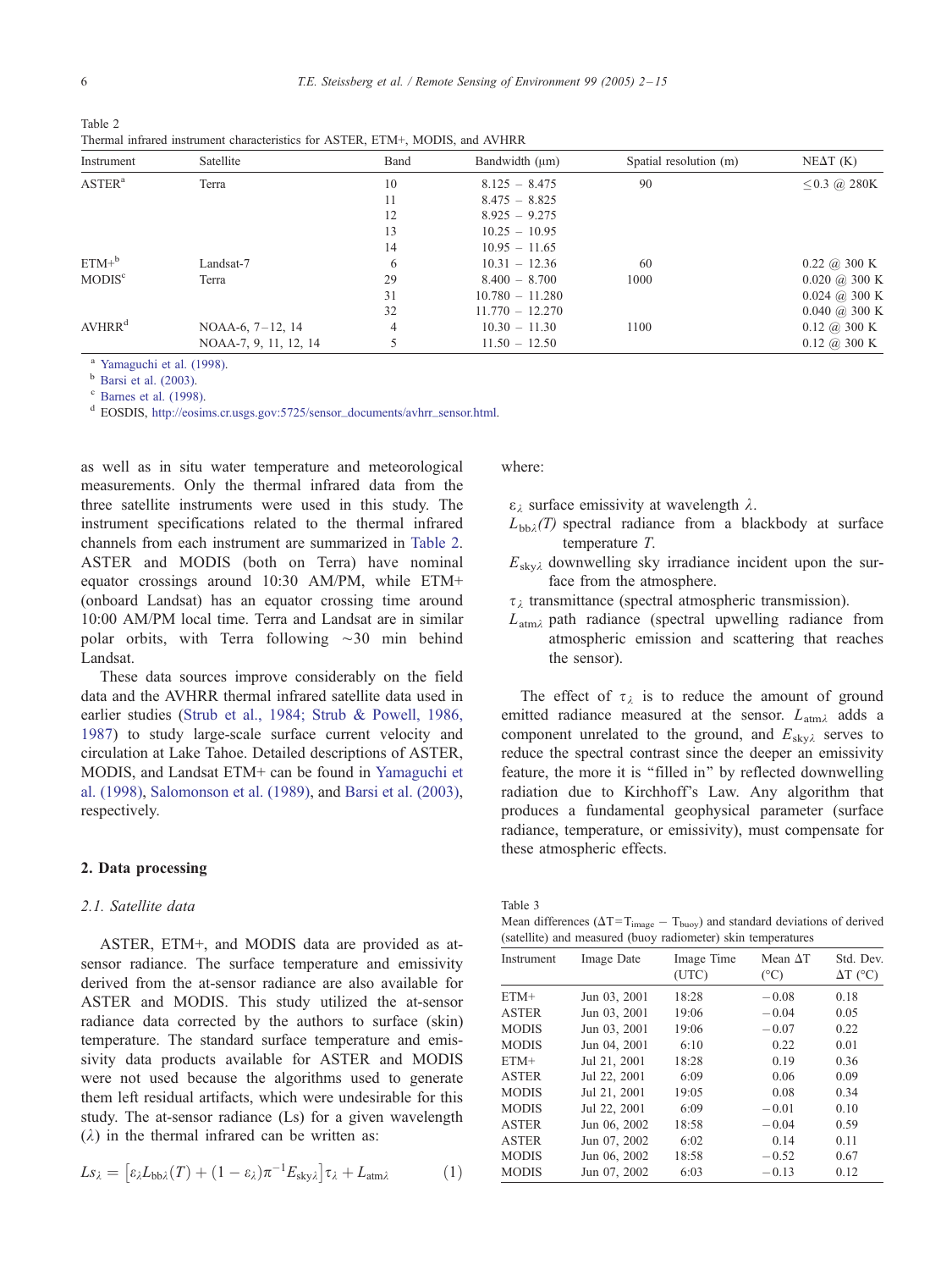<span id="page-5-0"></span>Once the atmospheric effects have been removed, the surface radiance is given by:

$$
L_{\lambda} = \varepsilon_{\lambda} L_{\text{BB}\lambda}(T) \tag{2}
$$

$$
L_{\rm BB\lambda} = \frac{C_1}{\lambda^5 \pi \left[ e \left( \frac{C_2}{\lambda T} \right) - 1 \right]}
$$
 (3) where:

where:

- $L_{\lambda}$  = emitted radiance  $L_{\text{BB}\lambda}$  = blackbody radiance (Wm<sup>-2</sup> µm<sup>-1</sup> sr<sup>-1</sup>)
	- (a) ETM+ Band 6 (June 3, 2001, 18:28 UTC) (C) MODIS Band 31 (June 3, 2001, 19:06 UTC) (d) MODIS Band 31 (June 4, 2001, 06:10 UTC)

 $\lambda$  = wavelength of channel (m)  $T =$  temperature of blackbody (Kelvin)  $C_1$  = first radiation constant=3.7415 × 10<sup>-16</sup> (Wm<sup>2</sup>)  $C_2$  = second radiation constant=0.0143879 (m deg)  $\varepsilon \lambda$  = surface emissivity (0–1).

The path transmittance, path radiance, and downwelling irradiance terms were obtained from a radiative transfer model (MODTRAN 3.5). Atmospheric profiles obtained from the National Centers for Environmental Prediction (NCEP), interpolated to the overpass time, were used as

(b) ASTER Band 13 (June 3, 2001, 19:06 UTC)



 $-2.0$  $-1.0$  $1.0$  $2.0$  $-3.0$  $0.0$  $3.0$ Relative Skin Temperature [T-T<sub>median</sub>] (°C)

Fig. 3. Satellite images acquired June 3–4, 2001, showing relative skin temperatures. The median skin temperatures are: (a) 12.8 °C (b) 12.9 °C (c) 13.1 °C (d) 11.8 °C The Landsat ETM+ image and MODIS images were resampled to regular 90-m grids using bilinear interpolation. Stations: L = LTP, M = MLTP, 1-4 =  $TB1-TB4.$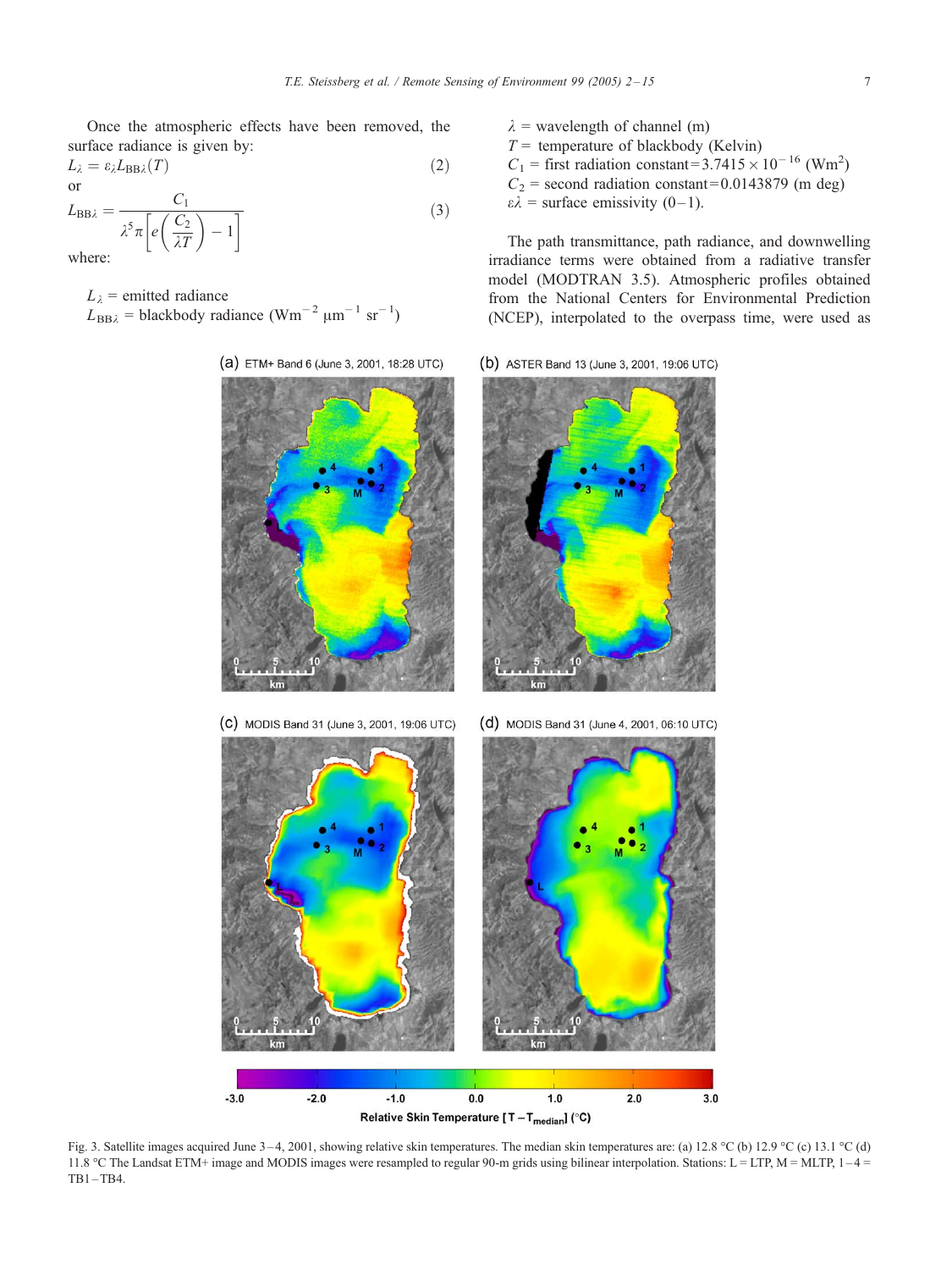<span id="page-6-0"></span>inputs to the model. NCEP produces global model values on a  $1^{\circ} \times 1^{\circ}$  grid at 6-h intervals. Lake Tahoe is centered on 39 $^{\circ}$ N,  $120^{\circ}$ W, and the grid value for this point was utilized. The radiative transfer model was run at full resolution (1 wave number) and the result convolved to the system response functions for the appropriate bands of ETM+, ASTER, and MODIS. The emissivity of water was obtained from the ASTER spectral library ([http://speclib.jpl.nasa.gov\)](http://speclib.jpl.nasa.gov). The atsensor radiance data from ASTER, MODIS, and ETM+ were obtained from the EOS Data Active Archive Centers (DAAC's) accessible from [http://edcimswww.cr.usgs.gov/](http://edcimswww.cr.usgs.gov/pub/imswelcome/) pub/imswelcome/. ASTER Band 13, ETM+ Band 6 (high

(a) ETM+ Band 6 (July 21, 2001, 18:28 UTC)

gain), and MODIS Band 31 were used, since these bands have the greatest atmospheric transmissivity.

In order to assess the method used to derive the skin temperature from the satellite data, the satellite-derived (image) skin temperatures were compared to the in situ (buoy) radiometer-derived skin temperatures. The image pixel temperature at each buoy was computed using bilinear interpolation. The average differences ( $\Delta T = T_{\text{image}} - T_{\text{buoy}}$ ) and standard deviations of the satellite and in situ skin temperatures are shown in [Table 3.](#page-4-0) The satellite-derived skin temperatures were in good agreement with the in situ skin temperatures for all images except for the MODIS

(b) ASTER Band 13 (July 22, 2001, 06:09 UTC)



Fig. 4. Satellite images acquired July 21-22, 2001, showing relative skin temperatures. The median skin temperatures are: (a) 16.1 °C (b) 15.8 °C (c) 16.5 °C (d) 15.8 -C The Landsat ETM+ image and MODIS images were resampled to regular 90-m grids using bilinear interpolation. Stations: L = LTP, M = MLTP, 1 –  $4 = TB1 - TB4.$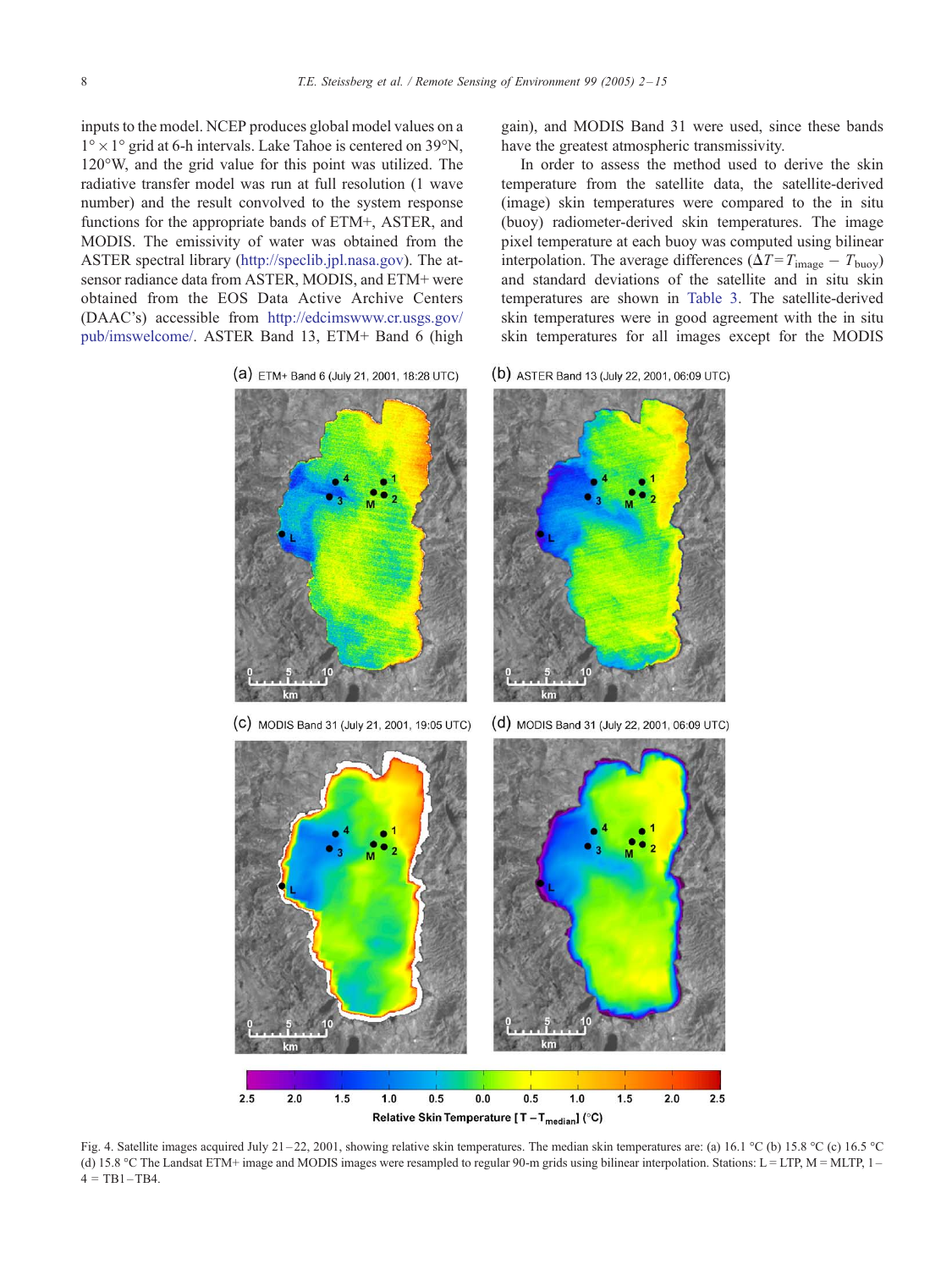<span id="page-7-0"></span>image acquired June 6, 2002 at 18:58 UTC. This could be partly due to contamination of the 1-km pixels by subvisible cirrus. However, most of the difference is likely due to the variability in the temperature of the water surface, as indicated by the low mean  $\Delta T$  but elevated standard deviation of the coincident ASTER image. The effects of the averaging in the MODIS pixels can be seen when visually comparing the ASTER and MODIS images at the buoys (Fig. 5).

In order to compare the skin temperature maps derived from the various satellite datasets, the 60-m ETM+ images and 1-km MODIS images were resampled to 90-m to match

the ASTER spatial resolution, using bilinear interpolation. The resulting temperature maps (Figs.  $3-5$ ) are displayed as relative skin temperature, obtained by subtracting the median skin temperature of each image from all of the pixels in each image, to compensate for lakewide differences in temperature between successive images, due to diurnal heating or cooling. This allowed plotting all four images on the same relatively narrow temperature scale to clearly display the thermal patterns in all of the images. The color scales in Figs.  $3-5$  are centered on zero, so that the median temperature is displayed in green in each image. Temperatures below the minimum temperature in the color

(a) ASTER Band 13 (June 6, 2002, 18:58 UTC) (b) ASTER Band 13 (June 7, 2002, 06:02 UTC)

(C) MODIS Band 31 (June 6, 2002, 18:58 UTC) (d) MODIS Band 31 (June 7, 2002, 06:02 UTC)  $-4.0$  $-3.0$  $-2.0$  $-10$  $0.0$  $1.0$  $20$  $3.0$  $4.0$ 

Relative Skin Temperature [T - T<sub>median</sub>] (°C)

Fig. 5. (a) Satellite images acquired June 6-7, 2002, showing relative skin temperatures. The median skin temperatures are: 15.7 °C (b) 12.7 °C (c) 16.6 °C (d) 13.0 °C The MODIS images were resampled to a regular 90-m grid using bilinear interpolation. Stations: L = LTP, M = MLTP, 1-4 = TB1-TB4.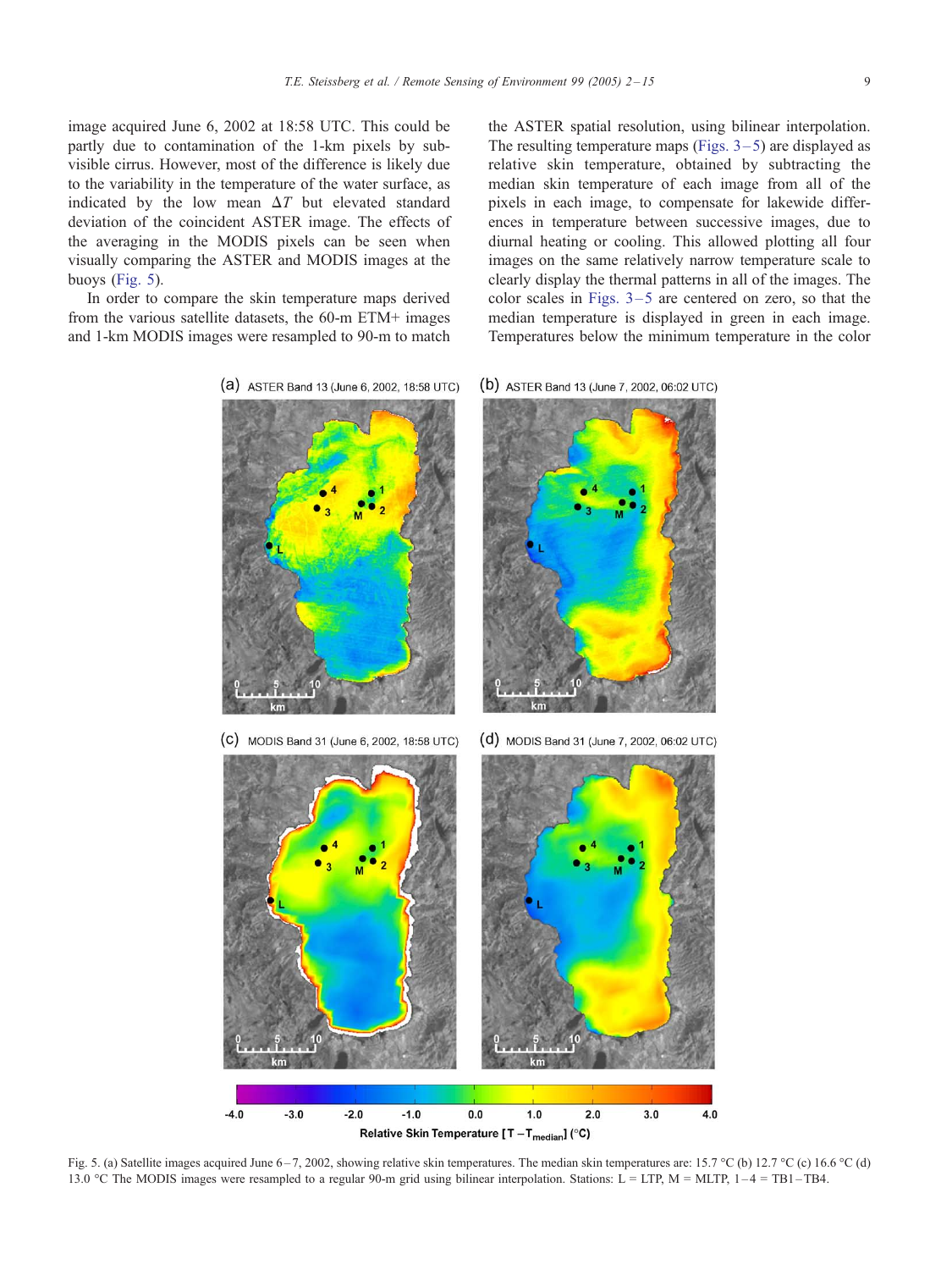<span id="page-8-0"></span>scale were masked in dark purple, while those above the maximum were masked in white. Missing pixels ([Fig. 3b](#page-5-0)) were masked in black. In the MODIS images, the prominent white borders near the lake boundaries in the daytime images and purple borders near the lake boundaries in the nighttime images are the result of contamination of the preinterpolated 1-km pixels by warmer (daytime) or cooler (nighttime) land pixels. The daytime temperature difference between the land and the water surface is larger than the nighttime difference, which accounts for the more-pronounced border in the daytime images. Any dates and times given for the satellite and in situ data are in UTC. The standard local time (Pacific Standard Time, PST) is UTC minus eight hours.

## 2.2. Field data

The bulk water temperature datasets were cleaned to remove data spikes and sections of data where sensors failed or drifted, as determined by cross-comparison among the various sensors. It should be emphasized that each buoy had a redundant system of several bulk-temperature sensors to improve quality assurance. The ''cleaned'' data for each temperature sensor were interpolated to a regular 2-min time grid. The interpolated data were then averaged for each set of sensors (MBLTA, Stowaway, Hobo) for each buoy. The mean bulk-water temperatures measured at each buoy by the

Stowaway thermistors are displayed in Figs.  $6-8$ . To facilitate upwelling detection, the 12-h running mean was subtracted from the buoy temperature data. Wind speed and direction were cross-compared among TB3, TB4, TDR1, TDR2, Sunnyside, USCG, and TBLG ([Fig. 1\)](#page-1-0). The hourly averaged wind speed and wind direction measured at TB3 are shown in Figs.  $6-8$ . The red vertical lines in Figs.  $6-8$ indicate the times of acquisition of the MODIS images shown in Figs.  $3-5c$  and d, respectively.

## 3. Discussion

Nine partial upwelling events ([Table 4\)](#page-10-0) detected by ASTER were analyzed for 2000-2002. Three of these events are shown in Figs.  $3-5$ . Each nighttime ASTER overpass has either a corresponding daytime ASTER image or ETM+ image, acquired  $\sim$ 11 h earlier. These are subsequently referred to as day/night image pairs. For each daytime ASTER image, there typically exists a corresponding daytime ETM+ image acquired  $\sim$ 40 min earlier. These are subsequently referred to as day/day image pairs. [Fig. 3](#page-5-0) shows a day/day pair acquired June 3, 2001. [Fig. 4](#page-6-0) shows a day/night ASTER/ETM+ pair acquired July 21 –22, 2001. [Fig. 5](#page-7-0) shows a day/night ASTER/ASTER pair acquired June  $6-7$ , 2002. The 1-km MODIS data are nearly always available since MODIS is always on (day and night).



Fig. 6. Field data corresponding to the June 2001 images. (a) Average water temperature measured by the Stowaway thermistors at the NASA buoys. TB1 = blue, TB2 = cyan, TB3 = magenta, TB4 = purple. Blue shades denote the two eastern buoys, while purple shades denote the two western buoys. The darker shades denote the two northern buoys, while the lighter shades denote the two southern buoys. (b) Difference from the 12-h running mean of the average temperature for all buoys. Colored dots on the x-axis indicate points more than  $1 \degree$ C cooler than the 12-h running mean temperature. (c) Wind speed cubed (analog of wind power) computed from wind speed measured at TB3. (d) Wind direction (WDir) measured at TB3, in degrees clockwise from True North. Red vertical lines denote the times of MODIS images. Buoy locations shown in [Fig. 3,](#page-5-0) and latitudes and longitudes provided in [Table 1.](#page-3-0)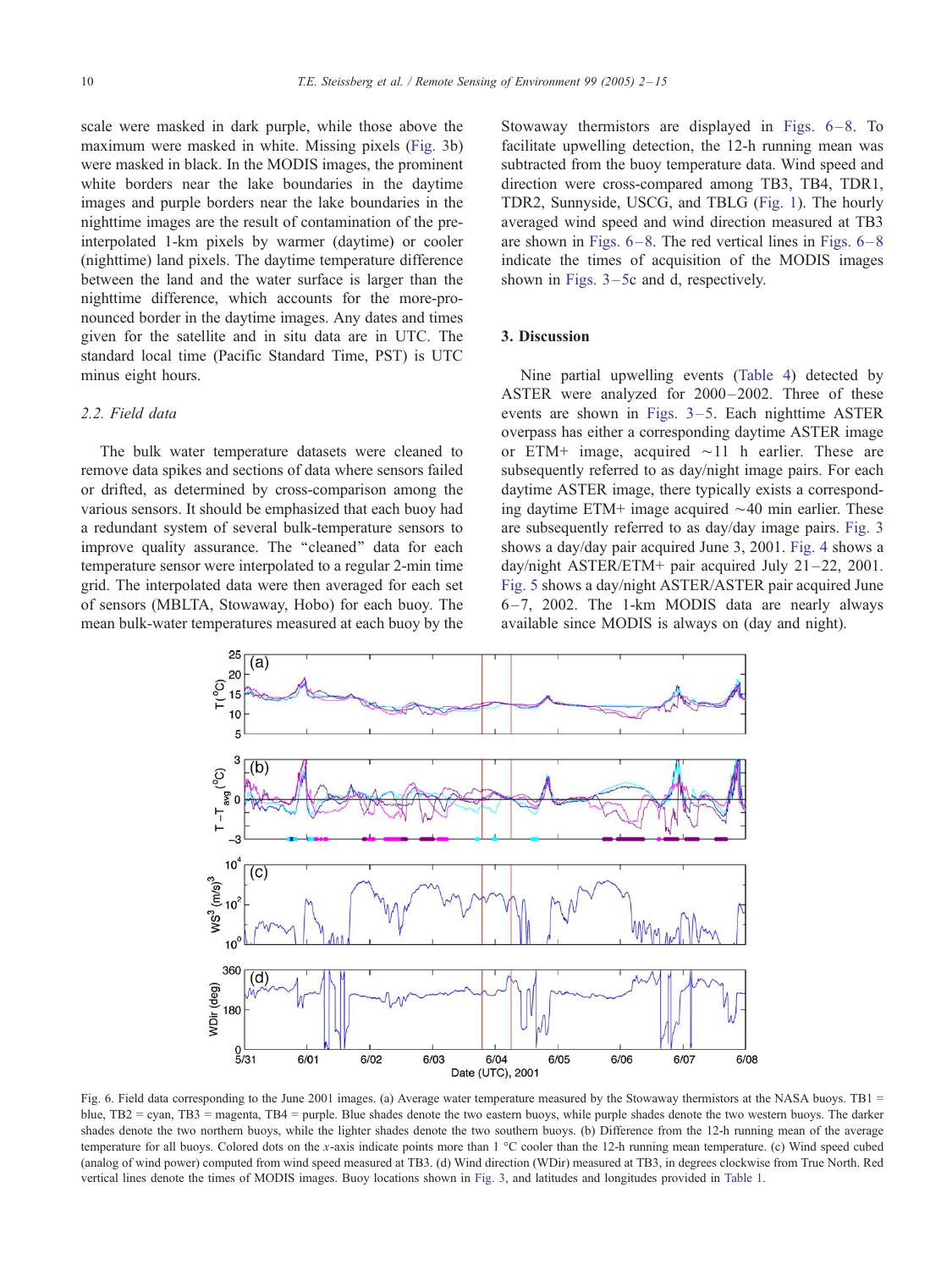<span id="page-9-0"></span>

Fig. 7. Field data corresponding to July 2001 images. (a) Average water temperature measured by the Stowaway thermistors at the NASA buoys. TB1 = blue, TB2 = cyan, TB3 = magenta, TB4 = purple. Blue shades denote the two eastern buoys, while purple shades denote the two western buoys. The darker shades denote the two northern buoys, while the lighter shades denote the two southern buoys. (b) Difference from the 12-h running mean of the average temperature for all buoys. Colored dots on the x-axis indicate points more than 1 °C cooler than the 12-h running mean temperature. (c) Wind speed cubed (analog of wind power) computed from wind speed measured at TB3. (d) Wind direction (WDir) measured at TB3, in degrees clockwise from True North. Red vertical lines denote the times of MODIS images. Buoy locations shown in [Fig. 4,](#page-6-0) and latitudes and longitudes provided in [Table 1.](#page-3-0)

Upwellings should be evident in the field data as shortterm drops in the skin temperature that dominate and overwhelm the usual diurnal heating and cooling cycle. They should also coincide with periods of strong, sustained winds. Upwellings should be evident in the thermal infrared images as cool patches near the upwind shore of the lake.

The ETM+/ASTER day/day image pair acquired June 3, 2001 ([Fig. 3a](#page-5-0),b) and MODIS images acquired June 3 – 4, 2001 ([Fig. 3c](#page-5-0),d) show a large partial upwelling event following elevated winds, which were predominantly from the west-southwest. The median skin temperatures of the ETM+ and ASTER images were 12.8  $\degree$ C and 12.9 -C, respectively. The median skin temperatures of the June 3rd and June 4th MODIS images were 13.1 and 11.8  $\degree$ C, respectively. The short interval of separation between the ETM+ ([Fig. 3a](#page-5-0)) and ASTER ([Fig. 3b](#page-5-0)) images allows the demonstration of the similarities between the ETM+ and ASTER images. The patterns in these images indicate that cool, metalimnetic water has upwelled on the west (upwind) side of the lake as a distinct jet. The water masked in dark purple along the western shore of the June 3, 2001 images (Fig.  $3a-c$ ) is more than  $4 \degree$ C cooler than the median temperature of the water surface. This is consistent with the temperature of water brought up from below the top of the spring metalimnion, which is typically at a depth of  $10-20$  m (based on temperature profile data (not shown) measured at the LTP Station ([Fig. 1\)](#page-1-0) for June 2003). The bifurcation of the cool water jet on the east side of the lake indicates divergence of the flow as it is entrained into two separate surface gyres. The displacement of the jet front observed in the high-resolution images in [Fig.](#page-5-0) 3a,b indicates a surface transport rate of this upwelled water of approximately 12 cm/s across the lake in a south-easterly direction, as determined by multiplying the displacement of the leading edge of the jet (3 pixels) by the pixel size (90 m) and dividing by the time elapsed between the two images (38 min).

The MODIS images acquired June 3, 2001 ([Fig. 3c](#page-5-0)) at the same time as the ASTER image and  $\sim$ 11 h later on June 4, 2001 ([Fig. 3d](#page-5-0)) provide further evidence of the large-scale gyral transport as the cool thermal feature is advected north – south along the eastern shore. The general patterns evident in the June 3, 2001 MODIS image correspond closely with the patterns visible in the high resolution ASTER/ETM+ images. However, the sharpness of the frontal structures and the secondary circulations, clearly evident in the high-resolution images in [Fig. 3a](#page-5-0),b, cannot be clearly resolved in the MODIS image in [Fig. 3c](#page-5-0). The larger time separation between the MODIS images allows the patterns to change significantly, through rotation, dispersion, and sinking, between successive image acquisitions. For example, dispersion and rotation signifi-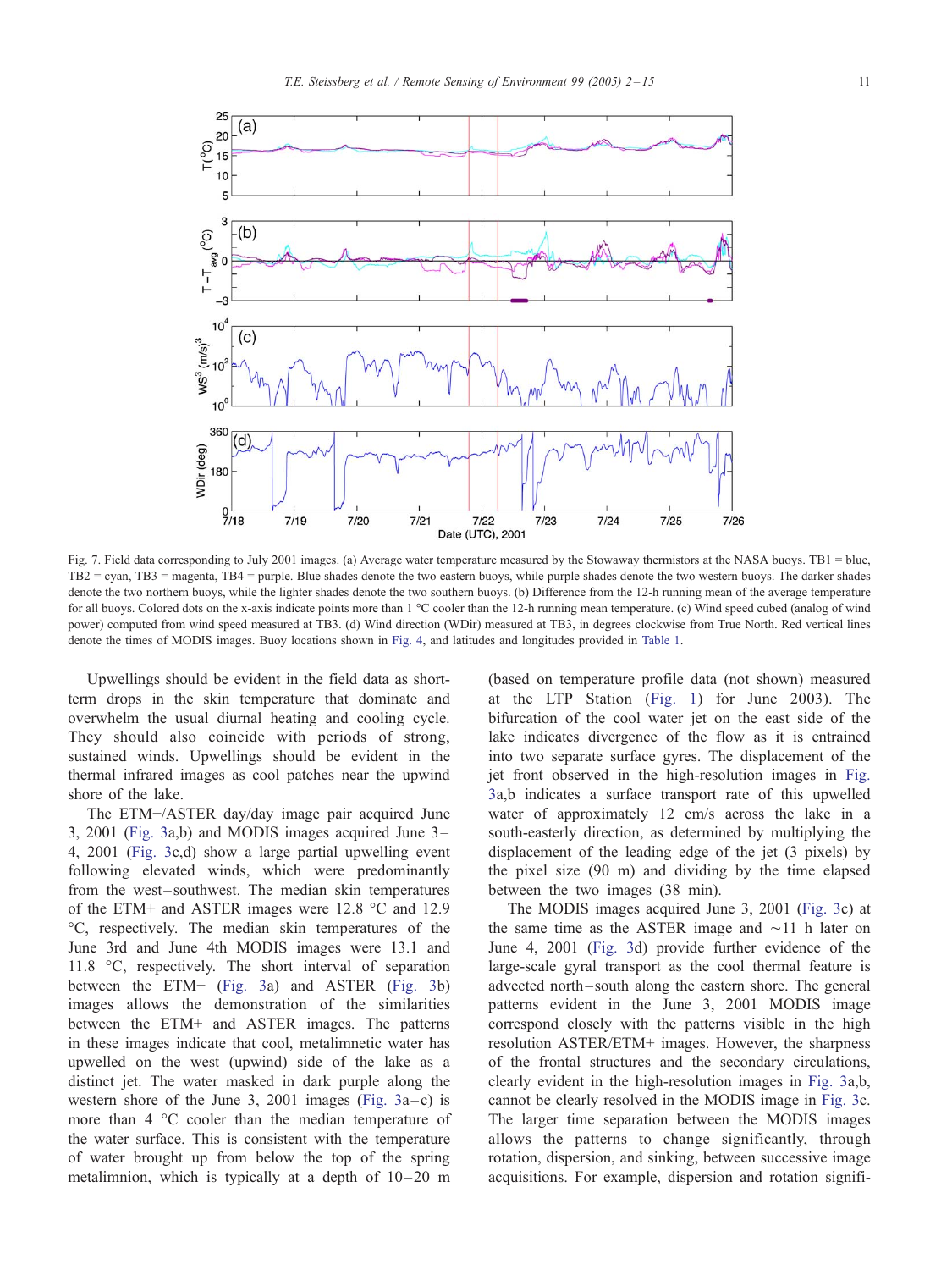<span id="page-10-0"></span>

Fig. 8. Field data corresponding to June 2002 images. (a) Average water temperature measured by the Stowaway thermistors at the NASA buoys. TB1 = blue, TB2 = cyan, TB3 = magenta, TB4 = purple. Blue shades denote the two eastern buoys, while purple shades denote the two western buoys. The darker shades denote the two northern buoys, while the lighter shades denote the two southern buoys. (b) Difference from the 12-h running mean of the average temperature for all buoys. Colored dots on the x-axis indicate points more than  $1 \degree$ C cooler than the 12-h running mean temperature. (c) Wind speed cubed (analog of wind power) computed from wind speed measured at TB3. Red vertical lines denote the times of MODIS images. Buoy locations shown in [Fig. 5,](#page-7-0) and latitudes and longitudes provided in [Table 1.](#page-3-0) (d) Wind direction (WDir) measured at TB3, in degrees clockwise from True North.

cantly altered the shape and horizontal extent of the upwelling jet. Furthermore, the upwelled water visible along the southern shore in the June 3, 2001 images is not apparent in the June 4, 2001 MODIS image ([Fig. 3d](#page-5-0)), possibly due to sinking of this cooler, denser water.

Table 4

Acquisition data for ASTER, ETM+, and MODIS upwelling images

| #              | Event Instrument Image | date         | Image<br>time<br>(UTC) | Instrument Image | date               | Image<br>time<br>(UTC) |
|----------------|------------------------|--------------|------------------------|------------------|--------------------|------------------------|
| 1              | <b>ASTER</b>           | Apr 29, 2000 | 19:11                  | <b>MODIS</b>     | Apr 29, 2000       | 19:13                  |
|                | <b>ASTER</b>           | Apr 30, 2000 | 06:16                  | <b>MODIS</b>     | Apr 30, 2000       | 06:17                  |
| $\overline{2}$ | <b>ASTER</b>           | Jul 18, 2000 | 19:11                  | <b>MODIS</b>     | Jul 18, 2000       | 19:12                  |
|                | <b>ASTER</b>           | Jul 19, 2000 | 06:16                  | <b>MODIS</b>     | Jul 19, 2000       | 06:16                  |
| 3              | $ETM+$                 | Aug 19, 2000 | 18:29                  | <b>MODIS</b>     | Aug 19, 2000       | 19:11                  |
|                | <b>ASTER</b>           | Aug 19, 2000 | 19:11                  | <b>MODIS</b>     | Aug 20, 2000 06:16 |                        |
| $\overline{4}$ | $ETM+$                 | Jun 03, 2001 | 18:28                  | <b>MODIS</b>     | Jun 03, 2001       | 19:06                  |
|                | <b>ASTER</b>           | Jun 03, 2001 | 19:06                  | <b>MODIS</b>     | Jun 04, 2001       | 06:10                  |
| 5              | $ETM+$                 | Jul 21, 2001 | 18:28                  | <b>MODIS</b>     | Jul 21, 2001       | 19:05                  |
|                | <b>ASTER</b>           | Jul 22, 2001 | 06:09                  | <b>MODIS</b>     | Jul 22, 2001       | 06:09                  |
| 6              | $ETM+$                 | Aug 22, 2001 | 18:27                  | <b>MODIS</b>     | Aug 22, 2001       | 19:04                  |
|                | <b>ASTER</b>           | Aug 22, 2001 | 19:04                  | <b>MODIS</b>     | Aug 23, 2001       | 06:08                  |
| 7              | <b>ASTER</b>           | Jun 06, 2002 | 18:58                  | <b>MODIS</b>     | Jun 06, 2002       | 18:58                  |
|                | <b>ASTER</b>           | Jun 07, 2002 | 06:02                  | <b>MODIS</b>     | Jun 07, 2002       | 06:03                  |
| 8              | $ETM+$                 | Jun 22, 2002 | 18:27                  | <b>MODIS</b>     | Jun 22, 2002       | 18:58                  |
|                | <b>ASTER</b>           | Jun 22, 2002 | 18:58                  | <b>MODIS</b>     | Jun 23, 2002       | 06:02                  |
| 9              | $ETM+$                 | Sep 10, 2002 | 18:26                  | <b>MODIS</b>     | Sep 10, 2002       | 18:58                  |
|                | <b>ASTER</b>           | Sep 10, 2002 | 18:58                  | <b>MODIS</b>     | Sep 11, 2002       | 06:02                  |

Representative field data for this event are displayed in [Fig. 6.](#page-8-0) A large wind event during June  $1-3$ , 2001 from the southwest ([Fig. 6c](#page-8-0),d) initiated an upwelling event throughout this period. This is the predominant direction for strong winds at Lake Tahoe. The temperature records in [Fig. 6a](#page-8-0) show significant cooling and disruption of the diurnal cycle. The water temperatures at TB3 and TB4 drop more than  $1 \degree C$  below the 12-h running mean of the buoy temperatures ([Fig. 6b](#page-8-0)). The temperatures at TB3 and TB4 vary considerably, at times rising higher than temperatures at TB1 and TB2. This can be attributed to surface circulation, internal-wave fluctuations, where the upwelled water intermittently drops below the depth of the in situ temperature sensors, and the surface skin effect, where diurnal warming of the skin masks the signal at the surface, or when the cold water jet does not pass under the buoy and is therefore not detected. This effect was also evident in measurements acquired during a full winter upwelling in Lake Tahoe in January, 2000 ([Schladow et al., 2004\)](#page-13-0). At the time of the ASTER/ MODIS overpass on June 3rd, the coldest part of the jet reached TB2, as reflected in the field data. By the time of the MODIS overpass on June 4th, the temperatures at the buoys became more homogeneous. However, the MODIS image in [Fig. 3d](#page-5-0) indicates that the streak from the cold jet was transported south and east of the buoys as the bifurcated section was transported north – south along the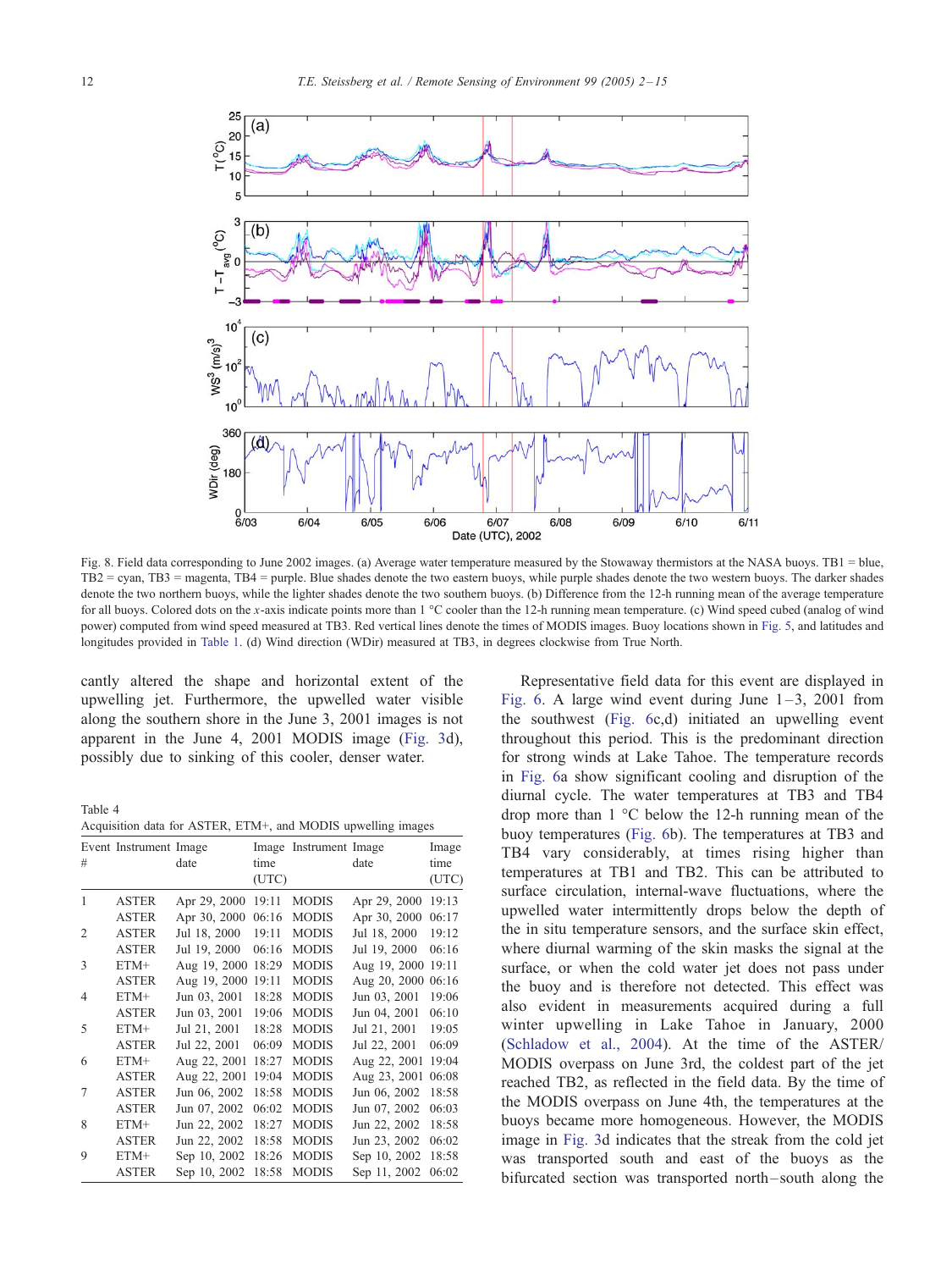eastern shore. Warming or sinking of the cool water in the central part of the jet is apparent in the June 4th MODIS image, but the jet no longer intersected the buoys. Another wind event during June  $5-6$ , 2001 initiated another upwelling, as evidenced by the in situ temperature record. The signal is more pronounced than for the previous upwelling, possibly due to the thermocline oscillations excited by the cumulative forcing of the June 1 –3, 2001 wind events. One MODIS image (not shown) was available to verify this event. Although there was some cloud contamination present, upwelling is apparent along the western shore. However, high-resolution ASTER and ETM+ imagery were not available to verify or properly characterize this event.

The ETM+/ASTER day/night image pair acquired July 21 –22, 2001 ([Fig. 4a](#page-6-0),b) and MODIS images acquired July 21 –22 ([Fig. 4c](#page-6-0),d) show another significant partial upwelling event. The median skin temperatures of the ETM+ and ASTER images were 16.1 and 15.8  $\degree$ C, respectively. The median skin temperatures of the July 21st and July 22nd MODIS images were  $16.5$  and  $15.8$  °C, respectively. The cool water along the western shore of the July 21, 2001 images [\(Fig. 4a](#page-6-0),c) is approximately  $2 \text{ }^{\circ}$ C cooler than the median temperature of the water surface. This is consistent with the temperature of water brought up from below the top of the summer metalimnion, which is typically at a depth of 20 –30 m (based on temperature profile data (not shown) measured at the LTP Station ([Fig. 1\)](#page-1-0) for July 2003). The displacement of the jet front observed in the high-resolution images in [Fig. 4a](#page-6-0),b indicates a surface transport rate of this upwelled water of approximately 17 cm/s across the lake in a south-easterly direction, again in a jet-like manner, as determined by multiplying the displacement of the leading edge of the jet (80 pixels) by the pixel size (90 m) and dividing by the time elapsed between the two images (11 h 41 min). ASTER and ETM+ images (not shown) acquired July 18 – 19, 2000 and August 19 – 20, 2000 ([Table 3\)](#page-4-0) show similar jet-like features to the June 3, 2001 and July  $21 - 22$ , 2001 events.

These images enable the comparison of a high resolution image pair with a moderate-resolution image pair. The thermal feature evident in the ETM+ image ([Fig. 4a](#page-6-0)) is not well-resolved in the corresponding MODIS image ([Fig. 4c](#page-6-0)). Similarly, after advection across the lake in the form of a surface jet, this feature is clearly resolved in the ASTER image ([Fig. 4b](#page-6-0)), but is not clearly resolved in the MODIS image ([Fig. 4d](#page-6-0)), since the larger MODIS pixels average the cool jet with the warmer water surrounding it. Furthermore, there is evidence of a clockwise gyre in the southern section of the lake in both of the high-resolution images. This feature is obscured in the MODIS images. The southward transport of the warm feature in the northeast could be the result of downwelling in the region of the jet shown in the July 22, 2001 images.

The field data show several moderate  $(7-12 \text{ m/s})$  wind events, primarily from the west – southwest ([Fig. 7c](#page-9-0),d), in the

days preceding the upwelling that was initiated on July 21, 2001 ([Fig. 7a](#page-9-0),b). There is a lag between the last wind peak and the upwelling peak. The buoy temperature signal at TB3 records the upwelling event, but by the time of the ETM+ and MODIS overpasses on July 21st, the temperatures at the buoys were fairly homogeneous. The jet evidently intersected TB3 as it moved southeast, bypassing TB4. The bulk water temperature at TB4 did not drop until after the ASTER/ MODIS overpass on July 22nd, as the main upwelling front reached this buoy. A more gradual drop in temperature is evident at TB3.

The ASTER/ASTER day/night pair acquired June  $6-7$ , 2002 ([Fig. 5a](#page-7-0),b) and corresponding MODIS images ([Fig.](#page-7-0) 5c,d) show an event that was not immediately captured by the field data. The median skin temperatures of the daytime and nighttime ASTER images were 15.7 and 12.7  $\degree$ C, respectively. The median skin temperatures of the June 6th and June 7th MODIS images were 16.6 and 13.0 -C, respectively. The ASTER image in [Fig. 5a](#page-7-0) shows a partial upwelling event in the southern section of Lake Tahoe. This is significant, since upwelling predominantly occurs in the western section of the lake. The cool water is eventually advected north-westward ([Fig. 5b](#page-7-0),d). The ASTER and MODIS daytime images in [Fig. 5a](#page-7-0) and c, respectively, show similar patterns. However, these are not well-resolved in the MODIS image, especially a warm thermal feature in the southwest section of the lake in the ASTER image. The ASTER and MODIS nighttime images in [Fig. 5b](#page-7-0) and d are highly correlated, with even smallerscale features clearly resolved in the MODIS image.

The field data show elevated winds, initially from the south ([Fig. 8c](#page-10-0),d), turning towards the west as the winds increased on June 6, 2002, indicating the possibility of an upwelling from the southwest or west, as evident in [Fig.](#page-7-0) 5a,c. The thermistor temperatures ([Fig. 8a](#page-10-0),b) drop at TB3 and TB4 preceding this event, but there is no obvious feature corresponding to this event in the images in [Fig.](#page-7-0) 5a,c. The water temperatures at TB1, TB2, and TB3 drop before the June 7, 2002 images were acquired, either due to advection of the cold water to the northwest or augmentation of the upwelling along the western shore, resulting from a second stronger wind event on June 7th. However, warm water advected by a counter-clockwise gyre in the north intersects all of the buoys, to varying degrees, by the time the images were acquired. A significant partial upwelling event is indicated by the field data from June  $9-11$ , 2002 following strong winds from the southwest, which shifted to the east for a day, and then back to the west. A MODIS image (not shown) acquired June 10, 2002 (18:30 GMT) shows what appears to be a bifurcated jet, similar in appearance to the jet in [Fig. 3a](#page-5-0)–c, but the cool water near the eastern shore could have been influenced by upwelling on the east side of the lake, resulting from the strong easterly winds. However, highresolution ASTER and ETM+ data were not available to verify or properly characterize this event.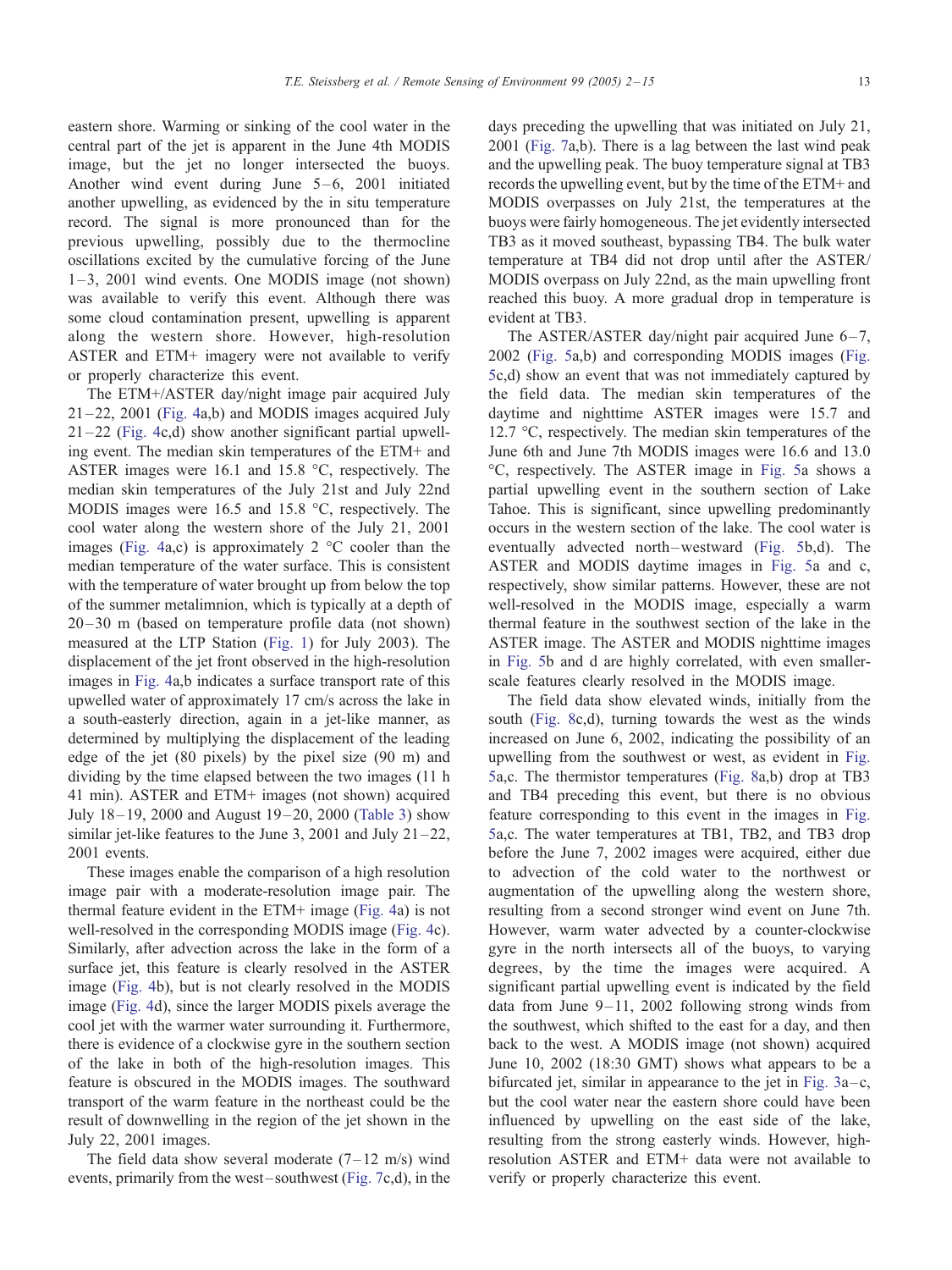# 3.1. Upwelling and lake clarity

The satellite images shown indicate features than may have great bearing on ecological measurements made at Lake Tahoe and at other lakes and reservoirs. Chlorophyll, nutrient, primary productivity, and clarity measurements have been taken at the LTP and MLTP (Mid-Lake Tahoe Productivity) stations ([Fig. 1\)](#page-1-0) since July 1967 and December 1969, respectively ([Jassby et al., 1999\)](#page-13-0). The images presented above show that both of these sites are affected by partial upwelling and the subsequent transport of formerly deep water across the lake surface. Many of the measurements have undoubtedly been taken at times of upwelling. The time lag that is frequently present between the time of high wind speed and the upwelling jet  $(\sim)$ day) also contributes to this likelihood, as water is rarely sampled on windy days.

Secchi depth and chlorophyll data were analyzed for  $2001 - 2002$ . Averaged daily wind power (analog of upwelling) was found to be inversely correlated with Secchi depth, with correlation coefficients of 0.51 and 0.49 for 2001 and 2002, respectively. Using the  $t$ -distribution with 29 and 31 degrees of freedom for 2001 and 2002, respectively, correlation coefficients greater than 0.31 and 0.30 are statistically significant at the 95% confidence level. The maximum correlation occurred at a lag of one day. These correlations indicate that large winds (upwelling) generally decrease Secchi depth. This would correspond with transport of chlorophyll and inorganic particles from the metalimnion, where they are found in greater concentrations, into the surface layer. However, no strong correlation could be found with composite (depth-averaged) chlorophyll. This is probably due to the fact that there should be some lag time  $(>1-2$  days) between nutrient influx into the epilimnion and increased productivity. Since partial upwellings occur with great regularity, sometimes daily, this could mask the effect of partial upwelling on chlorophyll, especially given the sparse nature of chlorophyll sampling.

The strong correlation between upwelling and reduced clarity is the result of a large number of upwellings that come from moderate depth, where there are greater concentrations of particles, both organic and inorganic. Although the correlation is strong, it should not be expected to be perfect. First, the Secchi depth readings are sparse, with one reading every  $1-2$  weeks. Second, if a partial upwelling is strong, it will bring up very clear water from below the chlorophyll and particle maxima, and the clarity should increase, as has been observed following winter upwelling. For example, clarity increased between successive Secchi depth readings on June 11, 2001 and July 25, 2001, despite the occurrence of an upwelling on July 21, 2001. The strength of this upwelling is indicated by the ASTER image in [Fig. 3b](#page-5-0). This event was followed by an increase in composite (total) chlorophyll between successive readings on July 16, 2001

and July 25, 2001. Chlorophyll profile data show that the depth of the chlorophyll maximum dropped between June 11, 2001 and July 25, 2001, with a corresponding decrease in chlorophyll between  $0-20$  m. Therefore, upwellings can be expected to increase the variability in clarity, with frequent moderate upwellings decreasing clarity and infrequent strong upwellings generally increasing clarity.

# 4. Conclusions

Thermal infrared images acquired by ASTER, Landsat ETM+, and MODIS can be used to observe partial upwelling events in lakes and can provide a measure of their spatial variability and horizontal distribution, information totally lacking from conventional measurement systems such as thermistor chains. The images have enabled the identification of partial upwellings and the horizontal transport associated with them as important and persistent features in Lake Tahoe. They are seen to occur every few days throughout the spring and summer, transporting water from  $10-30$  m below the surface to the surface layer. They commonly display a jet-like appearance, traveling from the upwind to the downwind side of the lake, with current speeds of  $12 - 17$  cm/s. Partial upwellings were found to generally decrease lake clarity, although deeper upwelling events can increase clarity. Sinking zones, other convergence areas, and divergence areas can also be seen. These are important events that contribute to the patchiness and heterogeneity that characterize natural aquatic systems. The spatial variability evident in the thermal infrared satellite images illustrates the advantages of synoptic thermal infrared satellite measurements over in situ point measurements alone to detect upwelling events, since, depending on location, in situ temperature sensors, such as on the buoys, might not capture an upwelling event. Satellite imagery used in conjunction with in situ lake measurements can provide a spatial context for the in-lake data, describing the spatial extent and variability of lake processes.

The higher resolutions of the ASTER and ETM+ images show the surface transport more clearly than MODIS, but the temporal frequency of the high-resolution measurements is not sufficient to capture all of the upwelling events, which typically only last a few days. However, high-resolution thermal infrared images from ASTER and ETM+ can help interpret moderate-resolution infrared measurements from MODIS Terra/Aqua, which are available more frequently, up to four times per day. The spatial information conveyed by the synoptic satellite measurements can help improve monitoring of the clarity and general water quality of Lake Tahoe and other lakes. Furthermore, the understanding of the transport and mixing processes determined from analyzing these images can be used to better model water quality and design water protection standards and methods.